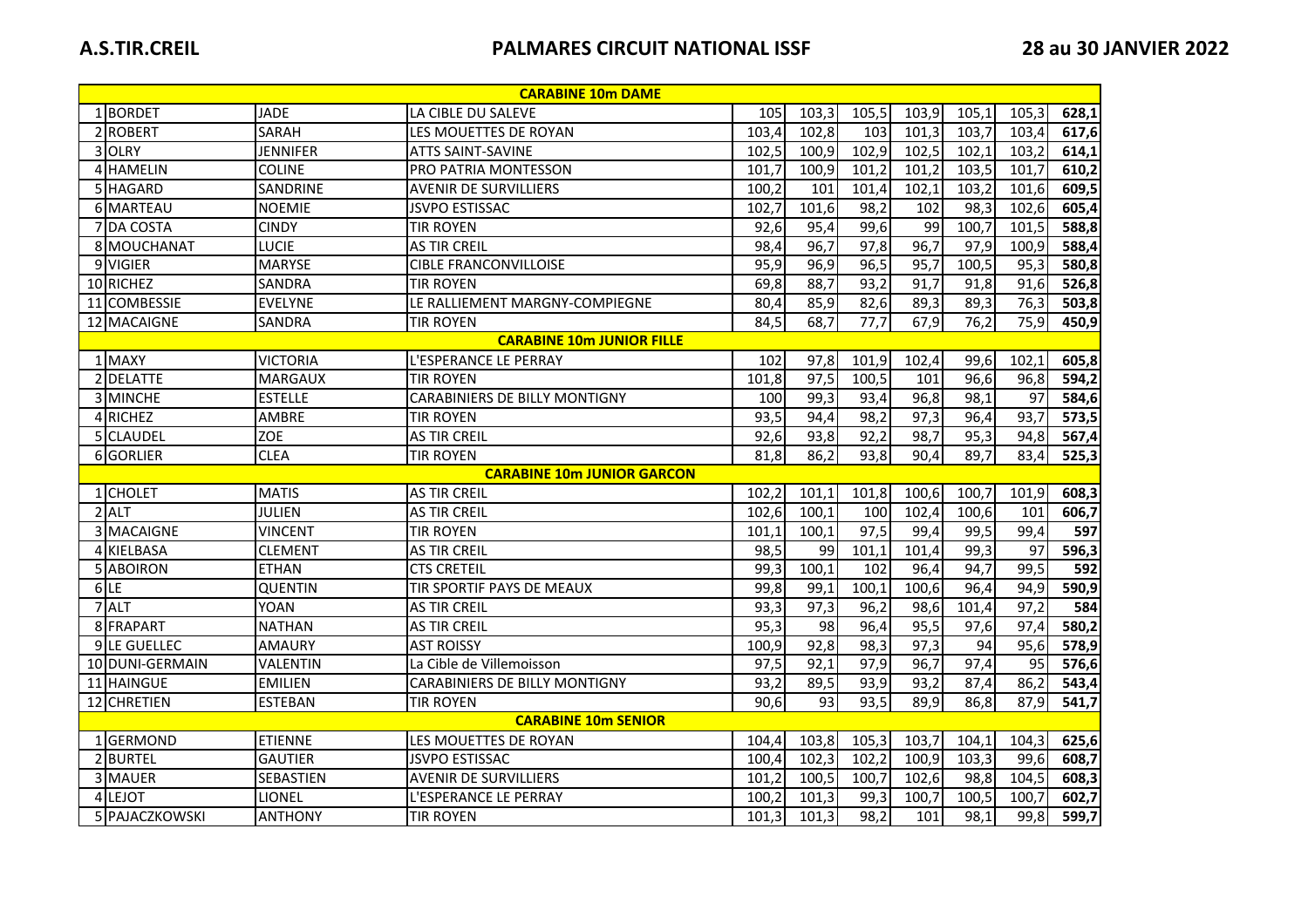|                                  | 6 BINET           | <b>MICHAEL</b>   | <b>AS TIR CREIL</b>                | 99,4            | 99,8              | 98,8            | 991               | 100,1           | 100,6           | 597,7 |
|----------------------------------|-------------------|------------------|------------------------------------|-----------------|-------------------|-----------------|-------------------|-----------------|-----------------|-------|
|                                  | 7 PEUVREL         | <b>NICOLAS</b>   | A.S.OLLAINVILLE                    | 96,5            | 97,2              | 98,7            | 103,2             | 101,2           | 99,8            | 596,6 |
|                                  | 8 VASSEUR         | <b>TOM</b>       | <b>AS TIR CREIL</b>                | 100,6           | 99,3              | 99,5            | 98,8              | 99,6            | 98,5            | 596,3 |
|                                  | 9BOURNAZEL        | <b>KEVIN</b>     | <b>AS TIR CREIL</b>                | 102,2           | 94,5              | 99,5            | 99,4              | 99,8            | 100,8           | 596,2 |
|                                  | 10 BLANCHET       | <b>GILLES</b>    | <b>AS TIR CREIL</b>                | 95,2            | 96,4              | 92,9            | 96,3              | 100,6           | 101,3           | 582,7 |
|                                  | 11 DHAISNE        | JOEL             | <b>CTDVS VILLEMOMBLE</b>           | 96              | 93,6              | 96,4            | 99                | 97,1            | 99,9            | 582   |
|                                  | 12 MAXY           | <b>FRANCK</b>    | A.T BUC                            | 92,9            | 95,2              | 98,4            | 100,8             | 95,9            | 98              | 581,2 |
|                                  | 13 VILLERMET      | LAURENT          | J3 SPORTS Amilly section tir       | 93,6            | 100,8             | 96              | 96,1              | 98,4            | 95,1            | 580   |
|                                  | 14 GIARDINETTI    | <b>MAXIME</b>    | La Cible de Villemoisson           | 97,1            | 96,6              | 95              | $\overline{92,7}$ | 98,9            | 99              | 579,3 |
|                                  | 15 ROY            | ERIC             | Société de Tir de Quincy-Voisins   | 94,6            | $\overline{95,7}$ | 96,8            | 96,6              | 98,2            | 95,5            | 577,4 |
|                                  | 16 CARMENT        | ERIC             | <b>AS TIR CREIL</b>                | 95,2            | 94,4              | 95,2            | 98,1              | 95,6            | 95,9            | 574,4 |
|                                  | 17 WALLE          | <b>DAMIEN</b>    | <b>TIR CLUB CHAMPENOIS</b>         | 96,3            | 87,7              | 99,2            | 96,6              | 95,6            | 95,6            | 571   |
|                                  | 18 COUTTE         | <b>SERGE</b>     | <b>CTDVS VILLEMOMBLE</b>           | 91,2            | 89,2              | 94              | 90,1              | 93,7            | 99,5            | 557,7 |
|                                  | 19 PILTE          | PHILIPPE         | <b>CTDVS VILLEMOMBLE</b>           | 98,2            | 90,7              | 93              | 89,9              | 95,7            | 88,9            | 556,4 |
|                                  | 20 SCAO           | <b>MICHEL</b>    | SOCIETE DE TIR PONTOISE            | 91,3            | 90,8              | 90,4            | 87,2              | 93,4            | 94,9            | 548   |
|                                  | 21 POITTEVIN      | GUY              | <b>TIR CLUB CHAMPENOIS</b>         | 85,8            | 95,9              | 91              | 93,2              | 85,5            | 87,6            | 539   |
|                                  | 22 WILLOT         | PHILIPPE         | SOCIETE DE TIR DE REIMS            | 90,4            | 82,7              | 89,4            | 92                | 91,4            | 91,7            | 537,6 |
|                                  | 23 CAUDRON        | <b>PHILIPPE</b>  | LA BUTTE DE VOUEL                  | 83,7            | 88                | 79,3            | 85,3              | 81,8            | 87,1            | 505,2 |
| <b>PISTOLET 10m DAME</b>         |                   |                  |                                    |                 |                   |                 |                   |                 |                 |       |
|                                  | 1 GOBERVILLE      | SANDRINE         | <b>AS TIR CREIL</b>                | 96              | 96                | 95              | 94                | 96              | 92              | 569   |
|                                  | 2 DE TIESENHAUSEN | <b>EMILY</b>     | <b>COURBEVOISIENNE DE TIR</b>      | 93              | 92                | 91              | 94                | 93              | 95              | 558   |
|                                  | 3 JEDRZEJEWSKI    | MATHILDE         | <b>NOYON PM TIR</b>                | 94              | 93                | 90              | $\overline{96}$   | $\overline{92}$ | 90              | 555   |
|                                  | 4 GOBERVILLE      | LISE-AURORE      | <b>AS TIR CREIL</b>                | $\overline{91}$ | 93                | 91              | 90                | 90              | $\overline{92}$ | 547   |
|                                  | 5 FOURNEAUX       | <b>EMILIE</b>    | TIR CLUB ROUXMESNIL                | $\overline{94}$ | $\overline{90}$   | 89              | 93                | 84              | 87              | 537   |
|                                  | 6 DERAEDT         | CAROLINE         | FTA BULLY LES MINES                | 90              | 89                | 90              | 87                | 86              | 87              | 529   |
|                                  | 7 BOURGEOIS       | <b>DELPHINE</b>  | <b>AS TIR CREIL</b>                | $\overline{88}$ | $\overline{90}$   | $\overline{90}$ | 84                | 87              | 88              | 527   |
|                                  | 8 DUBREUCQ        | <b>CECILE</b>    | <b>AS TIR CREIL</b>                | $\overline{88}$ | 89                | $\overline{88}$ | 86                | 86              | 86              | 523   |
|                                  | 9 CHUMAKOVA       | <b>TATIANA</b>   | <b>AS TIR CREIL</b>                | 91              | 86                | 86              | 80                | $\overline{91}$ | 85              | 519   |
|                                  | 10 RIBONI         | <b>STEPHANIE</b> | <b>AS TIR CREIL</b>                | 87              | 90                | 81              | 84                | 84              | 91              | 517   |
|                                  | 11 LEBARBIER      | SEVERINE         | <b>AS TIR CREIL</b>                | 89              | 83                | 86              | $\overline{81}$   | 82              | 85              | 506   |
|                                  | 12 JAMET          | CHRISTIANE       | <b>AST ROISSY</b>                  | 85              | 81                | 84              | $\overline{84}$   | $\overline{77}$ | 84              | 495   |
|                                  | 13 MOCZKO         | <b>SOPHIE</b>    | FTA BULLY LES MINES                | 81              | $\overline{76}$   | 80              | $\overline{81}$   | $\overline{80}$ | 77              | 475   |
|                                  | 14 IMBERT         | FRED             | TIR CLUB ROUXMESNIL                | $\overline{72}$ | 84                | 65              | 78                | 84              | 86              | 469   |
|                                  | 15 RIZK           | <b>MARTINE</b>   | AVANT-GARDE TIR SPORTIF SAINT MAUR | 59              | $\overline{78}$   | $\overline{72}$ | 68                | 62              | $\overline{72}$ | 411   |
| <b>PISTOLET 10m JUNIOR FILLE</b> |                   |                  |                                    |                 |                   |                 |                   |                 |                 |       |
|                                  | 1 MOCZKO          | <b>CLOE</b>      | FTA BULLY LES MINES                | 89              | 90                | 90              | 92                | 86              | 92              | 539   |
|                                  | 2 ANDRY           | CLEMENCE         | <b>SMT SEDAN</b>                   | 83              | 91                | 93              | 90                | 88              | 89              | 534   |
|                                  | 3 LUPASCO         | <b>VICTORIA</b>  | <b>AS TIR CREIL</b>                | 84              | 84                | 90              | 91                | 90              | 86              | 525   |
|                                  | 4RUC              | JULIA            | SOCIETE DE TIR PONTOISE            | 85              | 90                | 85              | 83                | 88              | 87              | 518   |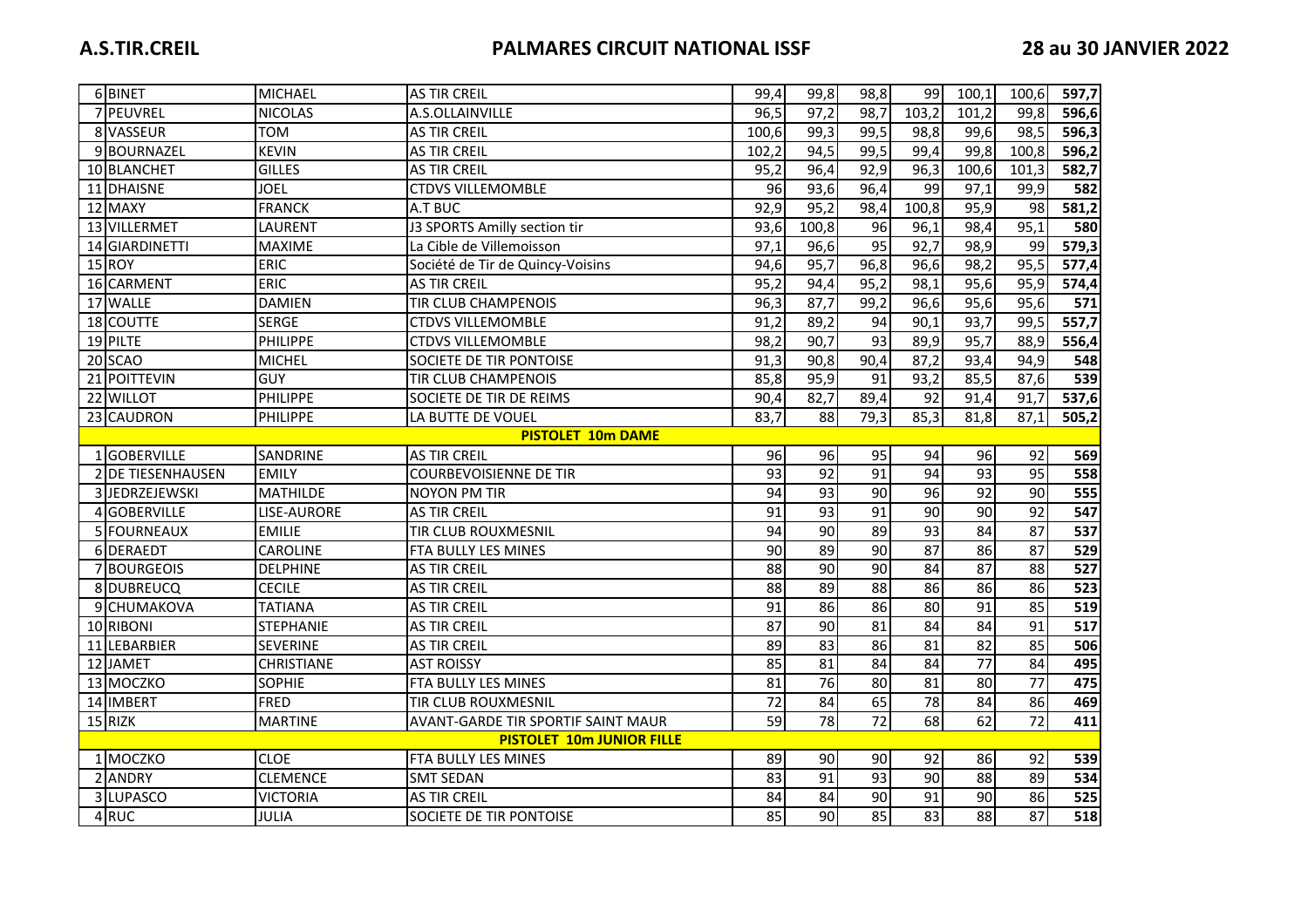|                                   | 5 FRUCHART       | <b>EMMANUELLE</b> | <b>FTA BULLY LES MINES</b>    | 85              | 79              | 88              | 89              | 85              | 87              | 513              |
|-----------------------------------|------------------|-------------------|-------------------------------|-----------------|-----------------|-----------------|-----------------|-----------------|-----------------|------------------|
| <b>PISTOLET 10m JUNIOR GARCON</b> |                  |                   |                               |                 |                 |                 |                 |                 |                 |                  |
|                                   | 1 MOCZKO         | <b>THEO</b>       | FTA BULLY LES MINES           | 96              | 94              | 97              | 94              | 95              | 92              | 568              |
|                                   | 2 NIGGLI         | <b>ELIOT</b>      | <b>AS TIR CREIL</b>           | 87              | 88              | 93              | 94              | 91              | 93              | 546              |
|                                   | 3 TARIKT         | <b>NOE</b>        | LA CIBLE DE VILLEBON          | 87              | 91              | 92              | 93              | 91              | 88              | 542              |
|                                   | 4 VALLENTIN      | <b>ETIENNE</b>    | <b>CT PALAISEAU</b>           | 87              | 88              | 90              | 92              | 88              | 89              | 534              |
|                                   | 5 MACAIGNE       | <b>VINCENT</b>    | <b>TIR ROYEN</b>              | 91              | 86              | $\overline{88}$ | $\overline{90}$ | 85              | $\overline{82}$ | $\overline{522}$ |
|                                   | 6 MERRIEN        | YANIS             | A.T BUC                       | 87              | 87              | 83              | 87              | 82              | 81              | 507              |
|                                   | 7 VIAL-PICARD    | <b>MAEL</b>       | La Cible de Villemoisson      | 85              | $\overline{72}$ | 85              | 80              | 85              | 82              | 489              |
|                                   |                  |                   | <b>PISTOLET 10m SENIOR</b>    |                 |                 |                 |                 |                 |                 |                  |
|                                   | 1 FRIDRICI       | <b>YANN</b>       | <b>AS TIR CREIL</b>           | 97              | 94              | 95              | 96              | 97              | 94              | 573              |
|                                   | 2BRUN            | <b>CHARLES</b>    | <b>AS TIR CREIL</b>           | $\overline{93}$ | $\overline{91}$ | $\overline{93}$ | $\overline{95}$ | 96              | $\overline{93}$ | 561              |
|                                   | 3 LEPAGE         | <b>PIERRE</b>     | <b>COURBEVOISIENNE DE TIR</b> | $\overline{91}$ | 93              | 93              | $\overline{96}$ | $\overline{94}$ | $\overline{94}$ | 561              |
|                                   | 4 LEONARDON      | <b>DENIS</b>      | <b>REX CLUB DEMERAT</b>       | 93              | 94              | 91              | 98              | 90              | $\overline{92}$ | 558              |
|                                   | 5 SUAREZ         | <b>RAMON</b>      | <b>AS TIR CREIL</b>           | 91              | 93              | 94              | 91              | 95              | 93              | 557              |
|                                   | 6 MERLIER        | LAURENT           | <b>AS TIR CREIL</b>           | 88              | 91              | 95              | 93              | 96              | 91              | 554              |
|                                   | 7 FONTAINE       | PIERRE-FRANCOIS   | FTA BULLY LES MINES           | 85              | 93              | 95              | 96              | 90              | 94              | 553              |
|                                   | 8 GEISEN         | LIONEL            | <b>AS TIR CREIL</b>           | $\overline{95}$ | $\overline{92}$ | $\overline{92}$ | 92              | $\overline{91}$ | 89              | 551              |
|                                   | 9 GUERIF         | <b>ROMAIN</b>     | <b>SCB TIR</b>                | 89              | 92              | 91              | 92              | 95              | 89              | 548              |
|                                   | 10 HADJI MOKHTAR | AMIR              | <b>CTDVS VILLEMOMBLE</b>      | 89              | 88              | $\overline{94}$ | $\overline{90}$ | 92              | $\overline{95}$ | 548              |
|                                   | 11 MARCQ         | <b>FLORENT</b>    | SOCIETE DE TIR PONTOISE       | 91              | 89              | $\overline{91}$ | 89              | 92              | 94              | 546              |
|                                   | 12 FORTUNE       | <b>GUILLAUME</b>  | <b>COURBEVOISIENNE DE TIR</b> | 86              | 91              | 91              | 95              | 90              | 91              | 544              |
|                                   | 13 GREMONT       | <b>HERVE</b>      | <b>TIR CLUB ROUXMESNIL</b>    | 86              | 90              | $\overline{90}$ | $\overline{91}$ | 93              | $\overline{92}$ | 542              |
|                                   | 14 LUPASCO       | <b>GHEORGHE</b>   | <b>AS TIR CREIL</b>           | 90              | $\overline{90}$ | $\overline{91}$ | $\overline{88}$ | 93              | $\overline{88}$ | 540              |
|                                   | 15 DEHON         | <b>BERNARD</b>    | <b>TIR SPORTIF CAUDRESIEN</b> | 90              | 90              | 89              | $\overline{91}$ | 90              | 89              | 539              |
|                                   | 16 POICHOTTE     | <b>EMMANUEL</b>   | TIR SPORTIF IVRY LA BATAILLE  | 93              | 90              | 89              | 87              | 91              | 86              | 536              |
|                                   | 17 HOLLANDE      | JEAN-PIERRE       | <b>AS TIR CREIL</b>           | 87              | 82              | 93              | $\overline{94}$ | 88              | 88              | 532              |
|                                   | 18 KUJAS         | <b>DAVID</b>      | <b>USM MALAKOFF</b>           | 90              | 90              | 91              | $\overline{83}$ | 91              | 86              | 531              |
|                                   | 19 BUCHSER       | <b>ALAIN</b>      | A.T BUC                       | 91              | 88              | $\overline{91}$ | $\overline{87}$ | 93              | $\overline{77}$ | 527              |
|                                   | 20 JAMET         | ANDRE             | <b>AST ROISSY</b>             | $\overline{90}$ | 87              | 88              | $\overline{88}$ | 86              | 84              | 523              |
|                                   | 21 HALAVENT      | <b>DAVID</b>      | TIR CLUB ROUXMESNIL           | 84              | 89              | 89              | $\overline{88}$ | 84              | $\overline{87}$ | 521              |
|                                   | 22 ELLEINSTEIN   | <b>JEAN-PAUL</b>  | SOCIETE DE TIR PONTOISE       | 85              | $\overline{87}$ | $\overline{82}$ | 86              | $\overline{90}$ | $\overline{90}$ | 520              |
|                                   | 23 LHOIR         | <b>PATRICE</b>    | <b>TIR SPORTIF CAUDRESIEN</b> | $\overline{88}$ | $\overline{92}$ | 86              | $\overline{83}$ | $\overline{83}$ | $\overline{88}$ | 520              |
|                                   | 24 AITTOUARES    | <b>ALAIN</b>      | <b>AS TIR CREIL</b>           | 88              | 88              | 83              | 88              | 86              | 86              | 519              |
|                                   | 25 HOCQ          | <b>BRUNO</b>      | <b>AS TIR CREIL</b>           | 83              | 89              | 85              | $\overline{87}$ | 86              | 83              | 513              |
|                                   | 26 CHAREYRE      | <b>PIERRE</b>     | <b>TIR CLUB ROUXMESNIL</b>    | 89              | 87              | 86              | 87              | 83              | $\overline{77}$ | 509              |
|                                   | 27 SMANIOTTO     | LAURENT           | PRO PATRIA MONTESSON          | 82              | 90              | 88              | 89              | 79              | 81              | 509              |
|                                   | 28 JOLY          | ANTONY            | <b>SRTC CHELLES 77</b>        | 85              | 88              | 88              | 79              | 81              | 86              | 507              |
|                                   | 29 RUAULT        | FRANCOIS-XAVIER   | <b>PRO PATRIA MONTESSON</b>   | 89              | 85              | 78              | 78              | 89              | 84              | 503              |